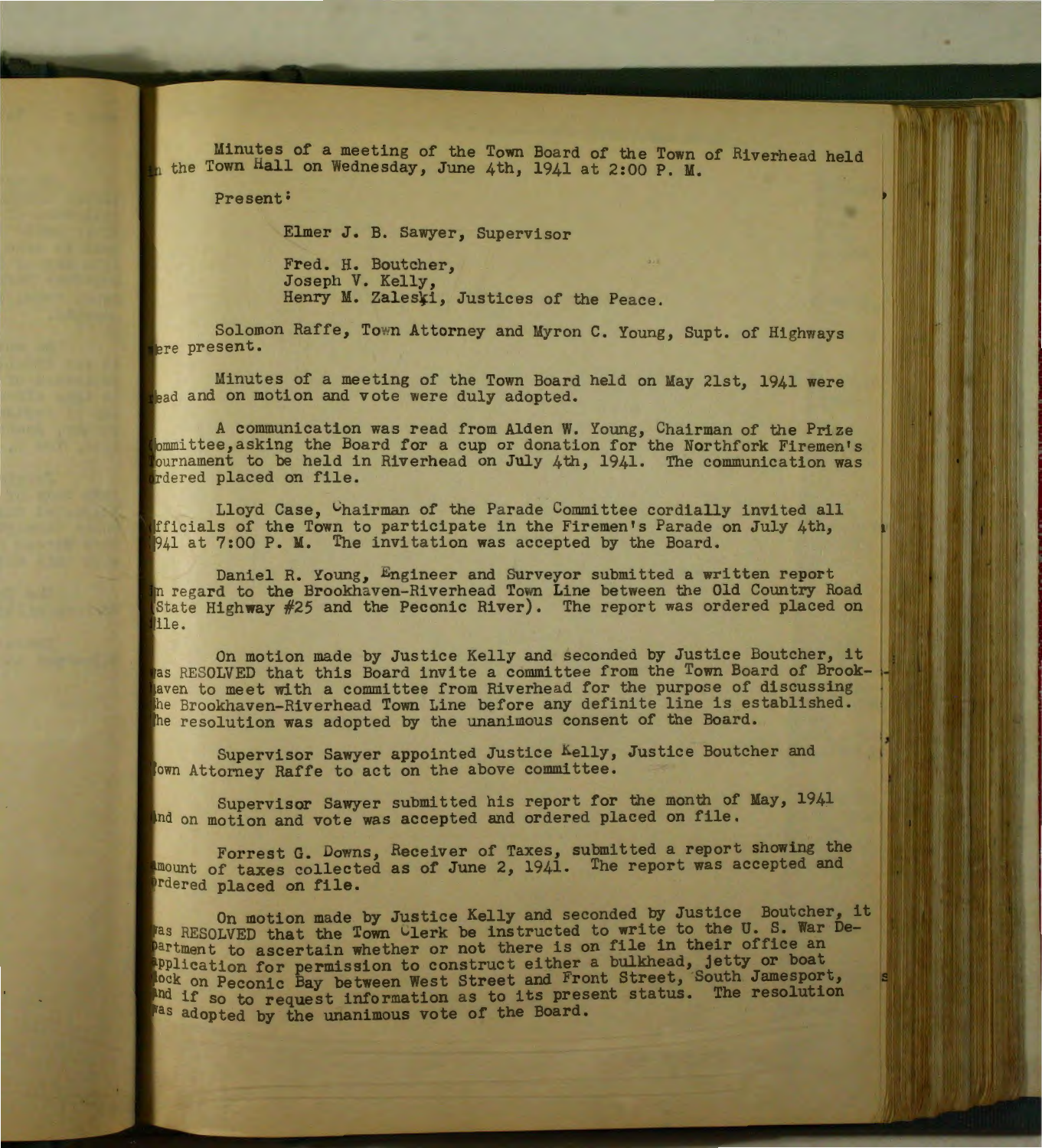Page 2- Town Board Minutes of Meeting held June 4th, 1941.

On motion made by Justice Zaleski and seconded by Justice Boutcher, it was RESOLVED, that the Town Board of the Town of Riverhead, New York, shall hold a public hearing upon the propostion to amend the last paragraph of Riverhead Town Ordinance No. 7, known as Peddler Ordinance, to read as follows: The license fee as above set forth shall be as follows: \$50.00 per year; and it is further

RESOLVED, that said public hearing shall be held at the Town Hall, Roanoke Avenue, Riverhead, New York, on the 18th day of June, 1941, at 2:00 o'clock (Eastern Daylight Saving Time) in the afternoon, of that day;<br>and it is further

RESOLVED, that the Town Clerk cause a notice of said meeting, containing the above amendment to Riverhead Town Ordinace No. 7, to be pub-<br>lished in the County Review, the official newspaper of said  $\frac{1}{2}$ own of Riverhead, in the issue thereof to be published on or about the 5th day of June, 1941. The vote, Justice Warner, absent, Justices Boutcher, Kelly and Zaleski, Yes, Supervisor Sawyer, Yes. Total vote, Yes 4, Absent 1, No <sup>1</sup>0. *lhe* resolution was thereupon declared duly adopted.

On motion made by Justice Zaleski and seconded by Justice Kelly,<br>it was RESOLVED that the Town Clerk be instructed to invite a committee from the Town Board of the Town of Southampton to meet with the Park Committee cation to the U.S. War Department to establish bulkhead lines along<br>Peconic River and Merritt's Ray. The resolution was adopted by the of Riverhead for the purpose of discussing the matter of a joint appli-Peconic River and Merritt's Bay. The resolution was adopted by the unanimous vote of the Board.

On motion made by Justice Boutcher and seconded by Justice Kelly, it was RESOLVED that bruno Haupt be and he hereby is appointed a Special Policeman of the Town of Riverhead to serve on regualr duty at South Jamesport under the supervision of the Special Officer in Charge. Said appointment to be effective as of the 29th day of May, 1941 and continue until the 15th day of September, 1941, salary fixed at the rate of \$5.00 per day. The vote, Justice Warner, absent, Justices Boutcher, Kelly and Zaleski, Ies Supervisor Sawyer, Yes. Total vote, Yes  $4$ , Absent 1, No 0. The resolution was thereupon declared duly adopted.

On motion made by Justice Zaleski and seconded by Justice Boutcher, It was RESOLVED that the Supervisor be authorized to have 500 official maps of the Town of Riverhead printed for a price not to exceed \$75.00. The vote, Justice Warner, absent, Justices Boutcher, Kelly and Zaleski, Yes, Supervisor Sawyer, Yes. Total vote, Yes  $4$ , Absent 1, No 0. The resolution was thereupon declared duly adopted.

On motion made by Justice Kelly and seconded by Justice Boutcher, it was RESOLVED, that Mrs. Clarence Conklin, Welfare Officer be authorized to attend the Welfare Officer's School to be held at Hobart College, Geneva, N. Y., on June 9th to 12th, 1941 and that reasonable expenses necessarily incurred be allowed. The vote, Justice Warner, absent, Justice Boutcher, Kelly and Zaleski, Yes, Supervisor **Sawyer,** Yes. Total vote, Yes 4, Absent 1, No 0. The resolution was thereupon declared duly adopted.